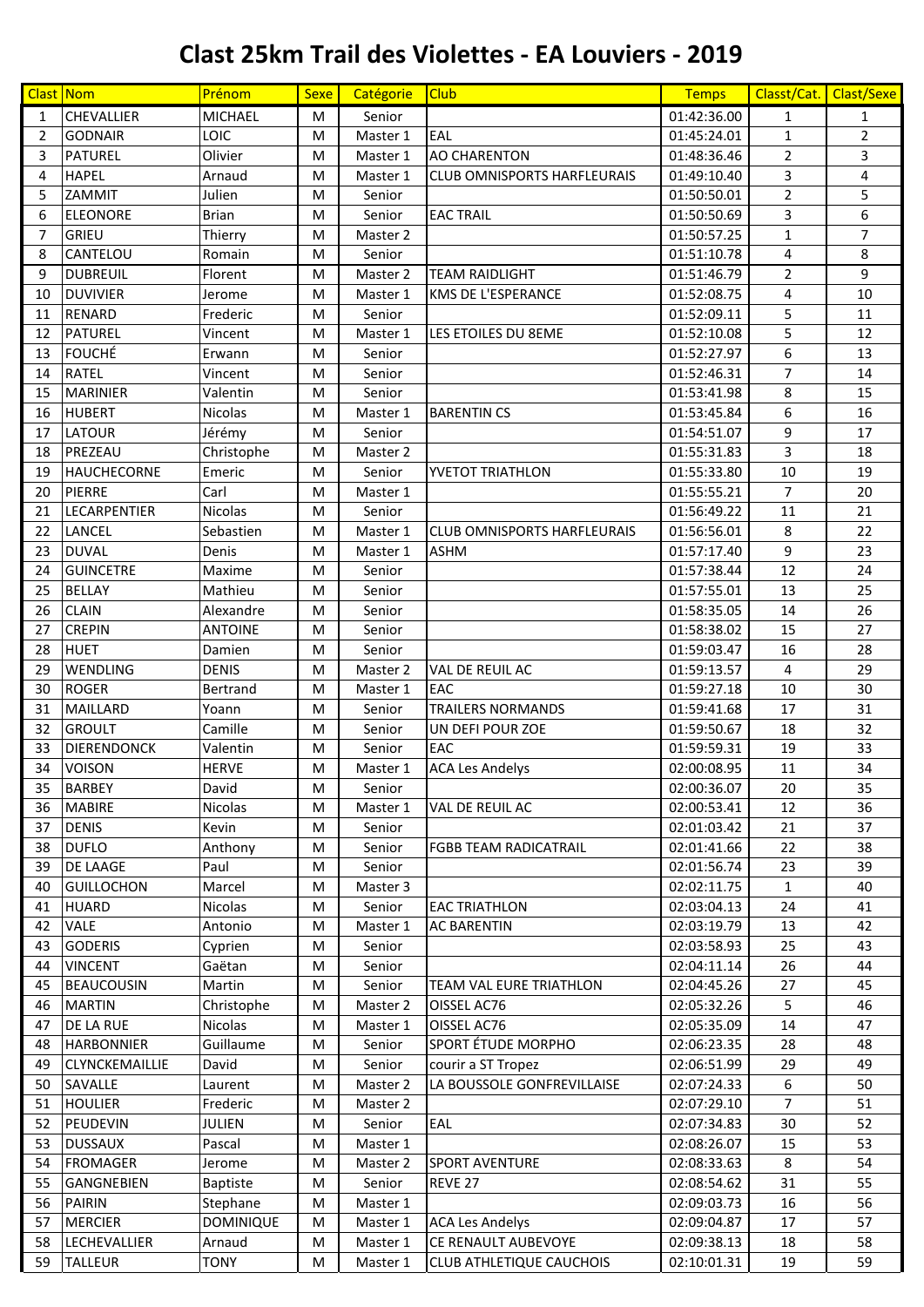## **Clast 25km Trail des Violettes - EA Louviers - 2019**

| Clast Nom |                     | Prénom           | <b>Sexe</b> | Catégorie | <b>Club</b>                     | <b>Temps</b> |                | Classt/Cat. Clast/Sexe |
|-----------|---------------------|------------------|-------------|-----------|---------------------------------|--------------|----------------|------------------------|
| 60        | <b>DALLET</b>       | Stephane         | M           | Master 1  | <b>SAFRAN NACELLES</b>          | 02:10:18.45  | 20             | 60                     |
| 61        | <b>VIVIEN</b>       | Rodolphe         | M           | Master 1  |                                 | 02:10:38.28  | 21             | 61                     |
| 62        | <b>GIRAUD</b>       | Yohann           | M           | Senior    | <b>ESL</b>                      | 02:10:41.53  | 32             | 62                     |
| 63        | <b>GOODLIFFE</b>    | <b>MICKAEL</b>   | M           | Master 1  | <b>SAFRAN NACELLES</b>          | 02:11:11.09  | 22             | 63                     |
| 64        | <b>GENETAY</b>      | Franck           | M           | Master 1  | <b>TEAM RADICATRAIL</b>         | 02:11:50.30  | 23             | 64                     |
| 65        | <b>LEDUC</b>        | Ludovic          | M           | Master 1  |                                 | 02:11:52.42  | 24             | 65                     |
| 66        | <b>COHAN</b>        | Fabien           | M           | Master 1  | <b>PARS COURIR LE VAUDREUIL</b> | 02:11:57.25  | 25             | 66                     |
| 67        | <b>DESROLES</b>     | <b>DANIEL</b>    | M           | Master 1  | Run'in Conches                  | 02:12:33.02  | 26             | 67                     |
| 68        | SAVOYE              | Damien           | M           | Senior    |                                 | 02:13:23.92  | 33             | 68                     |
| 69        | <b>HENRY</b>        | <b>BRUNO</b>     | M           | Master 1  | <b>ACA Les Andelys</b>          | 02:13:25.96  | 27             | 69                     |
| 70        | <b>CAMARA</b>       | Ousmane          | M           | Senior    |                                 | 02:13:47.52  | 34             | 70                     |
| 71        | <b>FAIRAND</b>      | Cedric           | M           | Master 1  |                                 | 02:13:56.63  | 28             | 71                     |
| 72        | <b>CORDIER</b>      | Pascal           | M           | Master 2  |                                 | 02:14:05.83  | 9              | 72                     |
| 73        | <b>VAUCHEL</b>      | Wilfried         | M           | Master 1  | <b>GABS</b>                     | 02:14:08.49  | 29             | 73                     |
| 74        | <b>VINCENT</b>      | <b>Blandine</b>  | F           | Senior    | <b>ACB</b>                      | 02:15:15.27  | $\mathbf{1}$   | $\mathbf{1}$           |
| 75        | <b>GOSSELIN</b>     | Christophe       | M           | Master 1  | <b>TEAM CDLC</b>                | 02:15:30.98  | 30             | 74                     |
| 76        | <b>ALGRAIN</b>      | Laurent          | M           | Master 2  |                                 | 02:15:32.11  | 10             | 75                     |
| 77        | LE CLEC'H           | Franck           | M           | Master 2  | <b>ESL</b>                      | 02:15:39.35  | 11             | 76                     |
| 78        | PARMENTIER          | Nicolas          | M           | Senior    |                                 | 02:17:04.96  | 35             | 77                     |
| 79        | <b>EDOUTHÉ</b>      | Georges          | M           | Senior    |                                 | 02:17:12.54  | 36             | 78                     |
| 80        | PEAUGER             | Pierre André     | M           | Senior    |                                 | 02:17:41.25  | 37             | 79                     |
| 81        | PELLEVILAIN         | <b>Bruno</b>     | M           | Master 1  |                                 | 02:17:47.67  | 31             | 80                     |
| 82        | CONTREMOULIN        | <b>SEBASTIEN</b> | M           | Master 1  |                                 | 02:18:17.50  | 32             | 81                     |
| 83        | <b>BOUQUIN</b>      | Laurent          | M           | Master 1  |                                 | 02:19:11.21  | 33             | 82                     |
| 84        | <b>NORTUR</b>       | Chloé            | F           | Senior    |                                 | 02:19:20.91  | $\overline{2}$ | $\overline{2}$         |
| 85        | LEMAISTRE           | Thierry          | M           | Master 3  | <b>AC BARENTIN</b>              | 02:19:26.21  | $\overline{2}$ | 83                     |
| 86        | <b>BESNARD</b>      | Guy              | M           | Master 3  | <b>ALIZAY ATLHETISME</b>        | 02:19:37.39  | 3              | 84                     |
| 87        | <b>BACHELET</b>     | Martial          | M           | Master 1  |                                 | 02:21:07.34  | 34             | 85                     |
| 88        | <b>BACHELET</b>     | Dave             | M           | Master 1  |                                 | 02:21:07.57  | 35             | 86                     |
| 89        | <b>MAGNAN</b>       | Jean-Claude      | M           | Master 2  |                                 | 02:21:33.19  | 12             | 87                     |
| 90        | <b>COMBES</b>       | Philippe         | M           | Master 2  | <b>SMA</b>                      | 02:21:48.91  | 13             | 88                     |
| 91        | DELANNOEYE          | David            | M           | Master 1  |                                 | 02:21:52.11  | 36             | 89                     |
| 92        | LAURENT             | Dominique        | M           | Master 2  |                                 | 02:22:09.98  | 14             | 90                     |
| 93        | <b>DUPLESSIS</b>    | Michel           | M           | Master 4  |                                 | 02:22:36.36  | $\mathbf{1}$   | 91                     |
| 94        | LAGADEC             | <b>CLEMENT</b>   | M           | Senior    | <b>ACA Les Andelys</b>          | 02:22:37.29  | 38             | 92                     |
| 95        | <b>HACQUARD</b>     | ANDRÉ            | M           | Master 2  | <b>ACA Les Andelys</b>          | 02:22:38.36  | 15             | 93                     |
| 96        | <b>HUMBERT</b>      | <b>FABRICE</b>   | M           | Master 3  | To be sport                     | 02:23:20.18  | 4              | 94                     |
| 97        | <b>GARNIER</b>      | Jean-Luc         | M           | Senior    | <b>BOA AC</b>                   | 02:23:41.71  | 39             | 95                     |
| 98        | <b>FRANCONVILLE</b> | Eric             | M           | Master 2  | VAL DE REUIL AC                 | 02:23:43.57  | 16             | 96                     |
| 99        | <b>LECOUPEUR</b>    | Claire           | F           | Senior    |                                 | 02:24:01.31  | 3              | 3                      |
| 100       | MASSELIN            | MATHIEU          | М           | Senior    | LHSA                            | 02:24:33.31  | 40             | 97                     |
| 101       | ACKERMANN           | Benjamin         | M           | Master 1  |                                 | 02:24:39.35  | 37             | 98                     |
| 102       | <b>DESPREAUX</b>    | Wilfrid          | М           | Master 1  | VAL DE REUIL AC                 | 02:24:46.29  | 38             | 99                     |
|           | 103 JIMONET         | Jean Baptiste    | M           | Master 1  | VAL DE REUIL AC                 | 02:25:16.00  | 39             | 100                    |
|           | 104 PUGIN           | Laura            | F           | Senior    |                                 | 02:25:24.40  | 4              | 4                      |
| 105       | THIBAUDEAU          | Vincent          | M           | Master 1  |                                 | 02:25:57.68  | 40             | 101                    |
| 106       | CAQUINEAU           | Christophe       | М           | Master 2  |                                 | 02:26:33.28  | 17             | 102                    |
| 107       | VAUCHEL             | <b>NICOLAS</b>   | M           | Master 1  | Trail des 5 châteaux            | 02:26:36.51  | 41             | 103                    |
| 108       | <b>DOMINGO</b>      | Damien           | M           | Master 1  | <b>TEAM RAIDLIGHT</b>           | 02:26:38.48  | 42             | 104                    |
| 109       | LASSADE             | <b>ROMAIN</b>    | M           | Senior    | LHSA                            | 02:26:39.73  | 41             | 105                    |
| 110       | <b>KAPP</b>         | David            | М           | Senior    |                                 | 02:26:46.21  | 42             | 106                    |
| 111       | PELLEVILAIN         | Jean Michel      | M           | Master 2  |                                 | 02:26:49.37  | 18             | 107                    |
|           | 112 COUILLARD       | Jennifer         | F           | Senior    | LA BOUSSOLE GONFREVILLAISE      | 02:26:59.33  | 5              | 5.                     |
| 113       | <b>SACHE</b>        | Gregory          | M           | Master 1  |                                 | 02:27:01.80  | 43             | 108                    |
| 114       | <b>TRUFFIER</b>     | Jean Michel      | M           | Master 2  |                                 | 02:27:03.08  | 19             | 109                    |
| 115       | CARDINAUX           | Sébastien        | M           | Master 1  |                                 | 02:27:10.60  | 44             | 110                    |
|           | 116 DELAVILLE       | Jean-Michel      | М           | Master 2  | CE RENAULT AUBEVOYE             | 02:27:40.34  | 20             | 111                    |
| 117       | DELAVILLE           | Véronique        | F           | Master 2  | CE RENAULT AUBEVOYE             | 02:27:40.75  | 1              | 6                      |
|           | 118 TESSIER         | Dominique        | F           | Master 2  | <b>SPN VERNON</b>               | 02:27:41.81  | $\overline{2}$ | $\overline{7}$         |